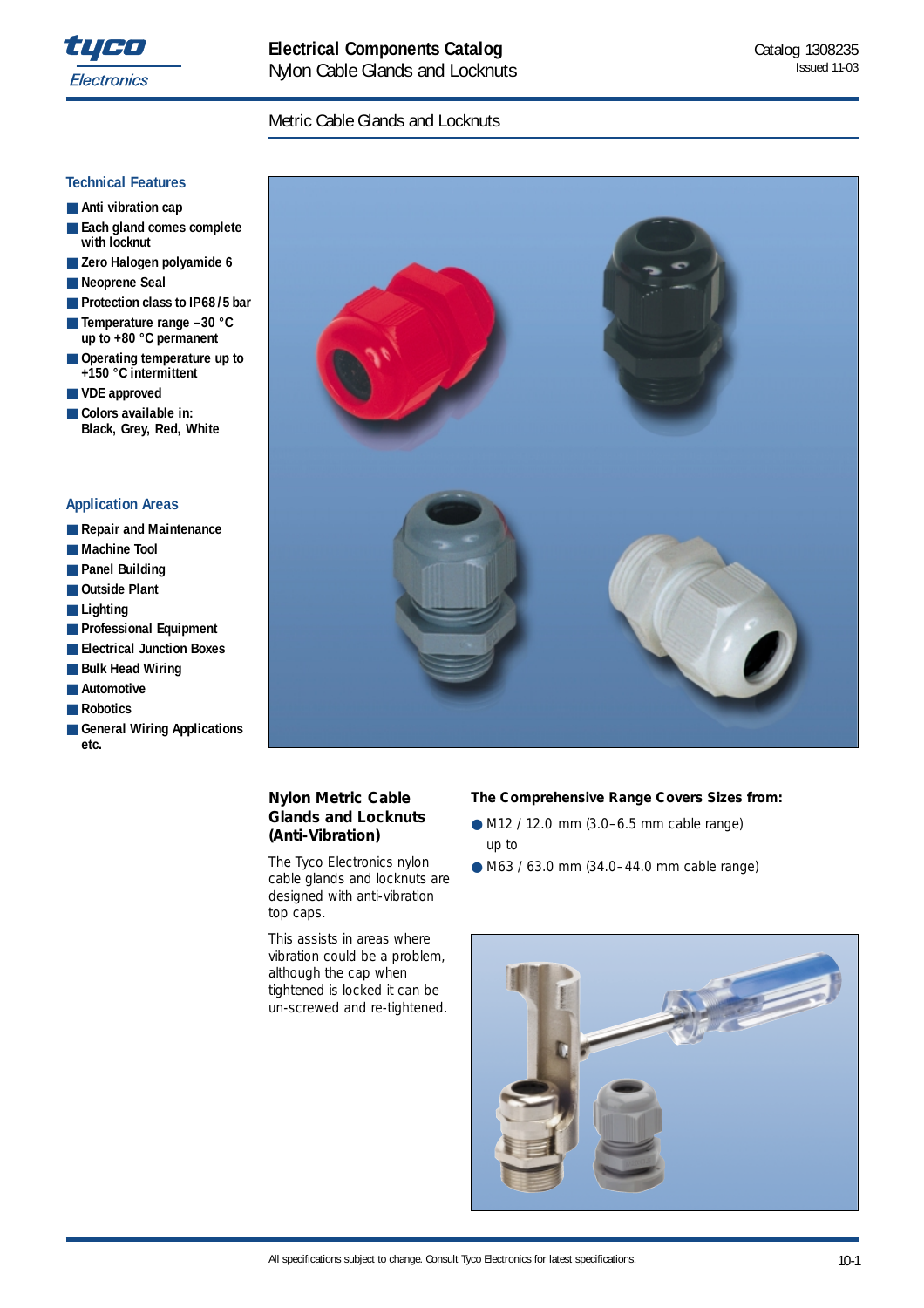

**Anti-Vibration Nylon Locking Gland**

# Metric Cable Glands and Locknuts



| <b>Size</b> | Cable         |      |      | Dimensions (mm)                          |     |                 |           | <b>Part Numbers</b> |                     |           |                |     |
|-------------|---------------|------|------|------------------------------------------|-----|-----------------|-----------|---------------------|---------------------|-----------|----------------|-----|
|             | Range         |      |      | <b>Gland and Cap Assembly</b><br>Locknut |     |                 |           | Bag<br>Quantity     | Package<br>Quantity |           |                |     |
| (mm)        | (mm)          | TD   | TL   | AF                                       | н   | AF <sub>2</sub> | Grey      | <b>Black</b>        | Red                 | White     |                |     |
| M12         | $3.0 - 6.5$   | 12.0 | 8.0  | 15.0                                     | 5.0 | 18.0            | 1478768-1 | 1478769-1           | 1478770-1           | 1478771-1 | 5              | 100 |
| M16         | $5.0 - 10.0$  | 16.0 | 10.0 | 22.0                                     | 5.0 | 22.0            | 1478768-2 | 1478769-2           | 1478770-2           | 1478771-2 | 5              | 100 |
| M20         | $6.0 - 12.0$  | 20.0 | 10.0 | 24.0                                     | 6.0 | 26.0            | 1478768-3 | 1478769-3           | 1478770-3           | 1478771-3 | 5              | 100 |
| M20         | $10.0 - 14.0$ | 20.0 | 10.0 | 27.0                                     | 6.0 | 26.0            | 1478768-4 | 1478769-4           | 1478770-4           | 1478771-4 | 5              | 100 |
| M25         | 13.0-18.0     | 25.0 | 10.0 | 33.0                                     | 6.0 | 32.0            | 1478768-5 | 1478769-5           | 1478770-5           | 1478771-5 | 5              | 50  |
| M32         | 18.0-25.0     | 32.0 | 18.0 | 42.0                                     | 7.0 | 41.0            | 1478768-6 | 1478769-6           | 1478770-6           | 1478771-6 | 5              | 30  |
| M40         | $22.0 - 32.0$ | 40.0 | 18.0 | 53.0                                     | 7.0 | 50.0            | 1478768-7 | 1478769-7           | 1478770-7           | 1478771-7 | $\overline{2}$ | 10  |
| M50         | $30.0 - 38.0$ | 50.0 | 18.0 | 60.0                                     | 8.0 | 60.0            | 1478768-8 | 1478769-8           | 1478770-8           | 1478771-8 | 2              | 10  |
| M63         | $34.0 - 44.0$ | 63.0 | 18.0 | 65.0                                     | 8.0 | 75.0            | 1478768-9 | 1478769-9           | 1478770-9           | 1478771-9 | 2              | 10  |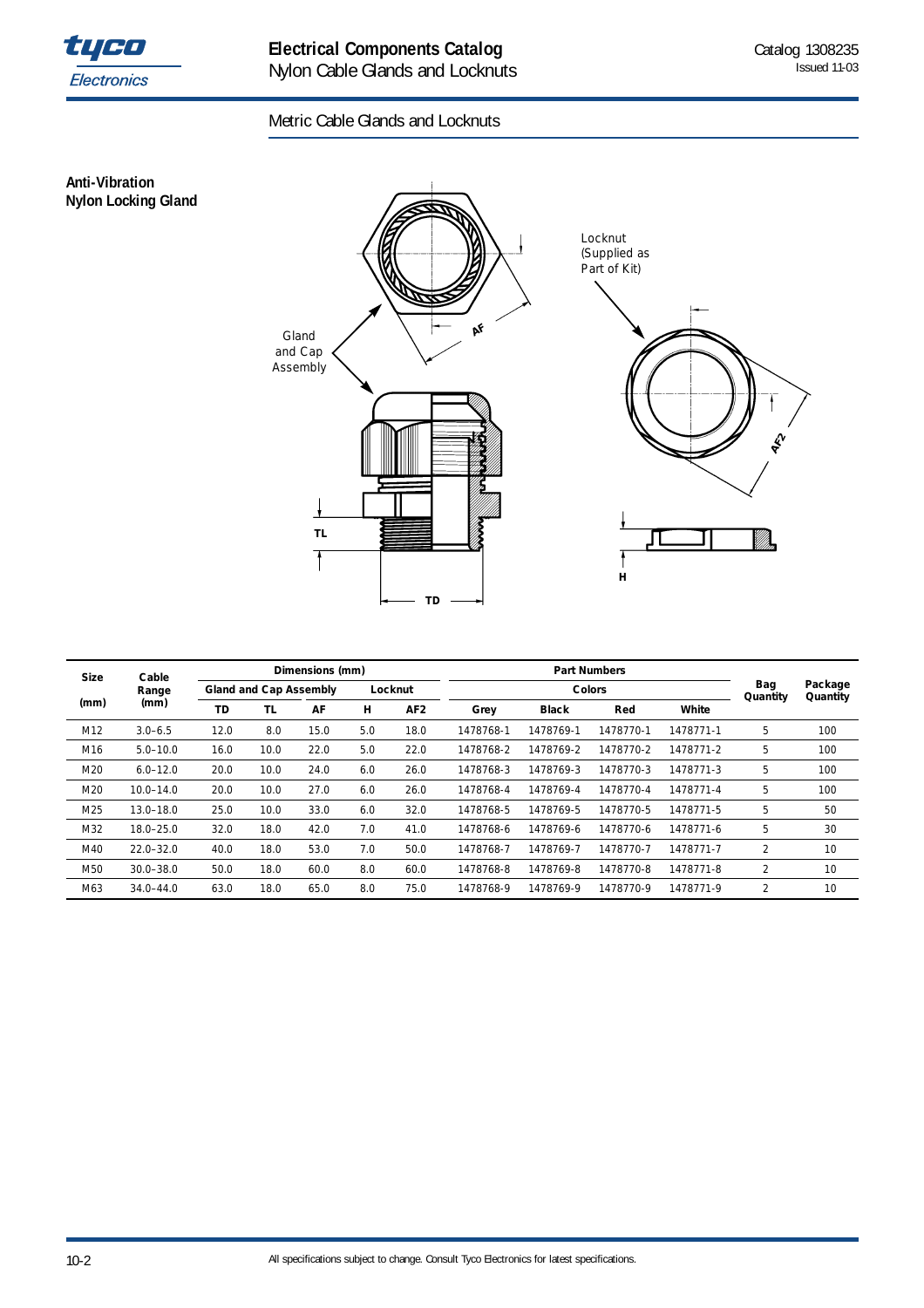

### Metric/PG EMC Cable Glands and Locknuts

#### **Technical Features**

- **Full EMC shielding**
- **Brass nickel plated body and locknut**
- **Kit is complete with EMC locknut and assembly instructions**
- Long thread for use on thick **or standard panels**
- **Inner cable protection**
- **Neoprene Seal**
- **Protection class to IP68/5 bar**
- **Temperature range –40°C up to +100°C permanent**

### **Application Areas**

- **Repair and Maintenance**
- Machine Tool
- **Panel Building**
- **Outside Plant**
- **Lighting**
- **Professional Equipment**
- **Electrical Junction Boxes**
- **Bulk Head Wiring**
- **Automotive**
- **Robotics**
- General Wiring Applications **etc.**



### **Nickel Plated Brass EMC Cable Glands and Locknuts**

The Tyco Electronics nickel plated brass EMC cable glands and locknuts are designed with EMC requirements in mind.

The glands offer full 360° shielding and comes complete with a specially designed locknut and installation instructions.

The locknut has raised edges which when tightened is intended to clean the contact are between the nut and panel.

The additional thread length allows more flexible fitting to either standard or thick panels.

#### **The Comprehensive Range Covers Sizes from:**

● **Metric**  M12 / 12.0 mm (4.0–8.0 mm cable range) up to M63 / 63.0 mm (34.0–44.0 mm cable range)

#### ● **PG**

PG7 / 13.0 mm (3.0–6.5 mm cable range) up to PG48 / 59.0 mm (34.0–44.0 mm cable range)

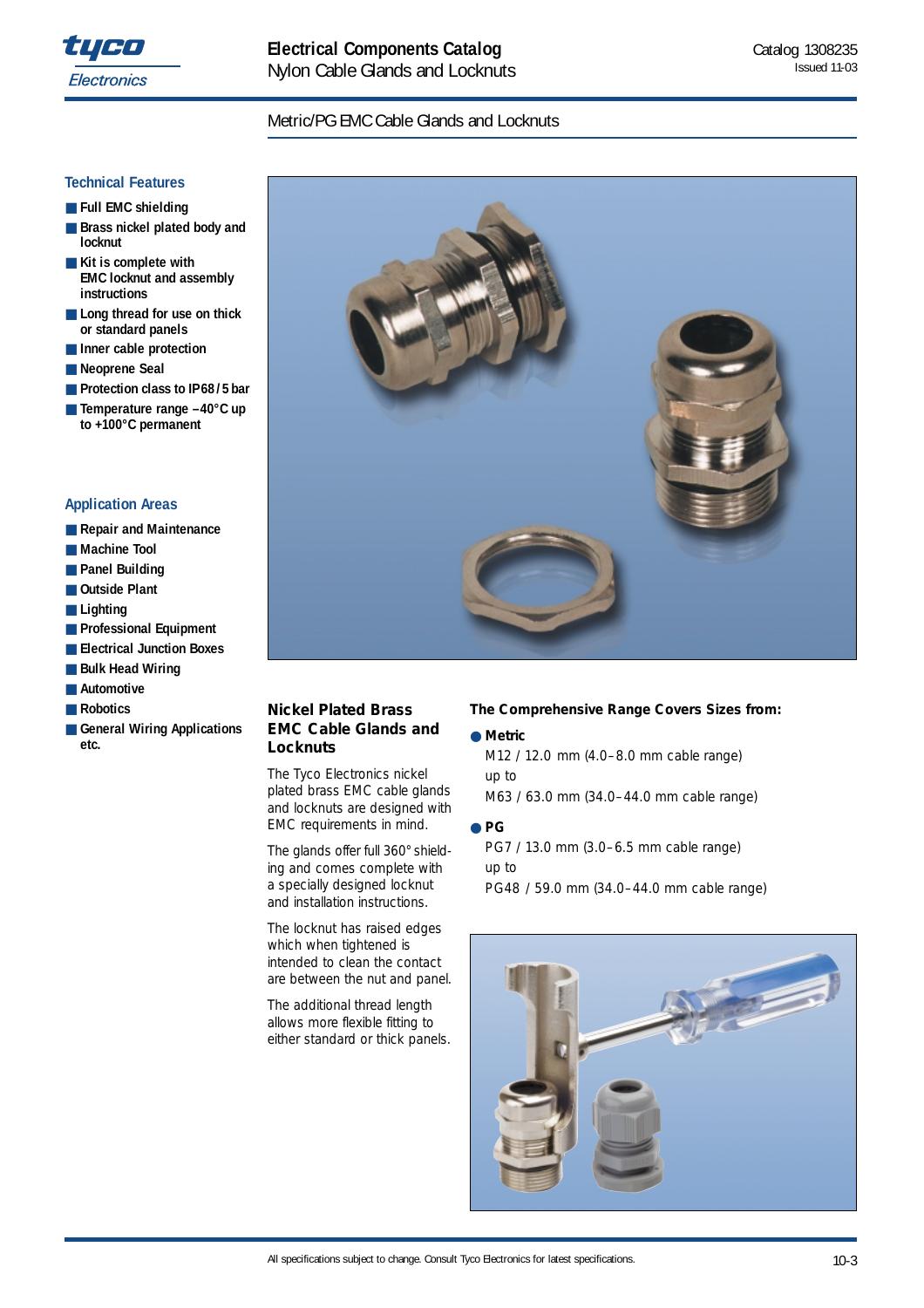

## Metric/PG EMC Cable Glands and Locknuts

**EMC Cable Glands** 



Locknut Gland Assembly **Gland Assembly** (Supplied as Part of Kit)



**T**

### **PG EMC Gland**

| <b>Size</b>     | <b>TD</b> | <b>TL</b> |      | A/F N | Min. Shield<br>Diameter | A/F B | A/F C | Clamping<br>Range | Part        | Bag      | Package  |
|-----------------|-----------|-----------|------|-------|-------------------------|-------|-------|-------------------|-------------|----------|----------|
|                 | (mm)      | (mm)      | (mm) | (mm)  | (mm)                    | (mm)  | (mm)  | (mm)              | Number      | Quantity | Quantity |
| PG <sub>7</sub> | 13.0      | 10.0      | 3.3  | 15.0  | 2.5                     | 14.0  | 14.0  | $3.0 - 6.5$       | 1478885-1   | 5        | 150      |
| PG 9            | 16.0      | 10.0      | 3.3  | 18.0  | 3.0                     | 17.0  | 17.0  | $4.0 - 8.0$       | 1478885-2   | 5        | 120      |
| <b>PG 11</b>    | 19.0      | 10.0      | 3.5  | 21.0  | 4.0                     | 20.0  | 20.0  | $5.0 - 10.0$      | 1478885-3   | 5        | 100      |
| PG 13.5         | 21.0      | 10.0      | 3.5  | 23.0  | 5.0                     | 22.0  | 22.0  | $6.0 - 12.0$      | 1478885-4   | 5        | 50       |
| <b>PG 16</b>    | 23.0      | 10.0      | 3.5  | 26.0  | 8.0                     | 24.0  | 24.0  | $10.0 - 14.0$     | 1478885-5   |          | 100      |
| <b>PG 21</b>    | 29.0      | 12.0      | 4.0  | 32.0  | 11.0                    | 30.0  | 30.0  | $13.0 - 18.0$     | 1478885-6   |          | 50       |
| <b>PG 29</b>    | 37.0      | 12.0      | 4.6  | 41.0  | 16.0                    | 40.0  | 40.0  | $18.0 - 25.0$     | 1478885-7   |          | 50       |
| PG 36           | 47.0      | 14.0      | 5.6  | 51.0  | 19.0                    | 50.0  | 50.0  | $22.0 - 32.0$     | 1478885-8   |          | 50       |
| <b>PG 42</b>    | 54.0      | 16.0      | 5.6  | 60.0  | 27.0                    | 58.0  | 58.0  | $30.0 - 38.0$     | 1478885-9   |          | 25       |
| <b>PG 48</b>    | 59.0      | 18.0      | 6.1  | 64.0  | 30.0                    | 64.0  | 64.0  | $34.0 - 44.0$     | 1-1478885-0 |          | 25       |

#### **Metric EMC Gland**

| <b>Size</b> | TD   | <b>TL</b> |      | A/F N | Min. Shield<br><b>Braid Diameter</b> | A/F B | A/F C | Clamping<br>Range | Part          | Bag      | Package  |
|-------------|------|-----------|------|-------|--------------------------------------|-------|-------|-------------------|---------------|----------|----------|
|             | (mm) | (mm)      | (mm) | (mm)  | (mm)                                 | (mm)  | (mm)  | (mm)              | <b>Number</b> | Quantity | Quantity |
| M12         | 12.0 | 12.0      | 3.3  | 15.0  | 2.5                                  | 14.0  | 14.0  | $4.0 - 8.0$       | 1478884-1     | 5        | 150      |
| M16         | 16.0 | 12.0      | 3.5  | 19.0  | 3.0                                  | 18.0  | 17.0  | $5.0 - 10.0$      | 1478884-2     | 5        | 120      |
| M20         | 20.0 | 12.0      | 3.6  | 24.0  | 5.0                                  | 22.0  | 22.0  | $6.0 - 12.0$      | 1478884-3     | 5        | 100      |
| M25         | 25.0 | 12.0      | 3.5  | 30.0  | 8.0                                  | 27.0  | 24.0  | $10.0 - 14.0$     | 1478884-4     | 5        | 50       |
| M32         | 32.0 | 15.0      | 4.0  | 36.0  | 11.0                                 | 34.0  | 30.0  | 13.0-18.0         | 1478884-5     |          | 100      |
| M40         | 40.0 | 15.0      | 4.6  | 46.0  | 16.0                                 | 43.0  | 40.0  | 18.0-25.0         | 1478884-6     |          | 50       |
| M50         | 50.0 | 15.0      | 5.5  | 60.0  | 19.0                                 | 55.0  | 50.0  | $22.0 - 32.0$     | 1478884-7     |          | 50       |
| M63         | 63.0 | 18.0      | 6.7  | 70.0  | 30.0                                 | 68.0  | 64.0  | $34.0 - 44.0$     | 1478884-8     |          | 50       |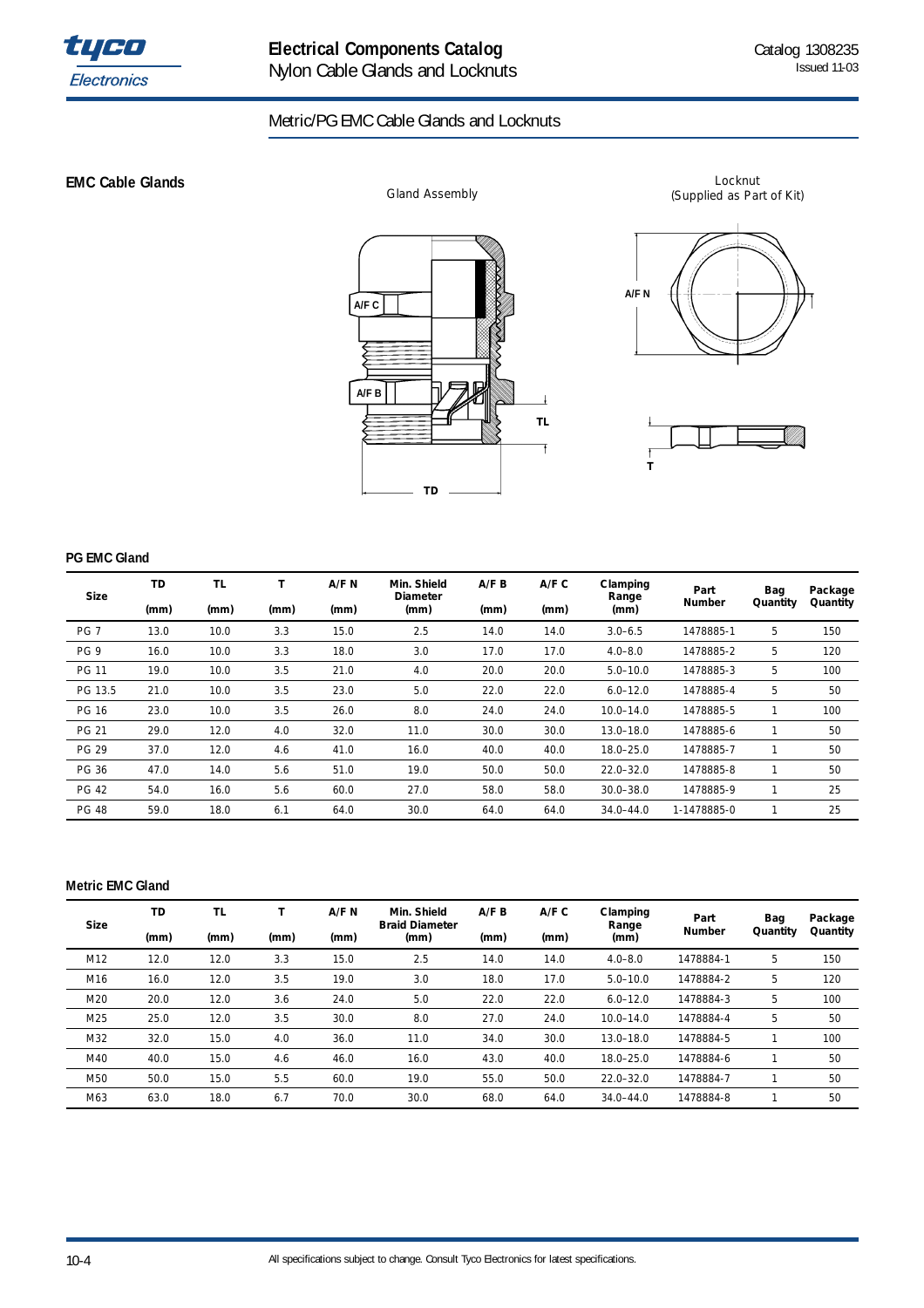

# **Electrical Components Catalog**  Nylon Cable Glands and Locknuts

## Tooling

**Gland Hand Tool Socket** 

**Suitable for Standard Brass and Nylon Glands**



| <b>Size</b>     | Glands        | <b>Part Number</b> | Bag<br>Quantity | Package<br>Quantity |
|-----------------|---------------|--------------------|-----------------|---------------------|
| AF 17 mm Socket | Brass / Nylon | 1634243-1          |                 | 100                 |
| AF 19 mm Socket | Brass / Nylon | 1634243-2          |                 | 100                 |
| AF 22 mm Socket | Brass / Nylon | 1634243-3          |                 | 100                 |
| AF 24 mm Socket | Brass / Nylon | 1634243-4          |                 | 100                 |
| AF 27 mm Socket | Brass / Nylon | 1634243-5          |                 | 50                  |
| AF 29 mm Socket | Brass / Nylon | 1634243-6          |                 | 50                  |

#### **Feature**

- **Unique slim socket design**
- **Easy to use self-ratchet design**
- One socket
	- **• Tightens and releases • glands**
- **• One socket fits one size**
- **Drive bar drive 1/4" (6.4 mm)**

### **Benefit**

- **High-density installations**
- **Lower installation time**
- **Reduced tool costs**
- **Standard for all sizes**